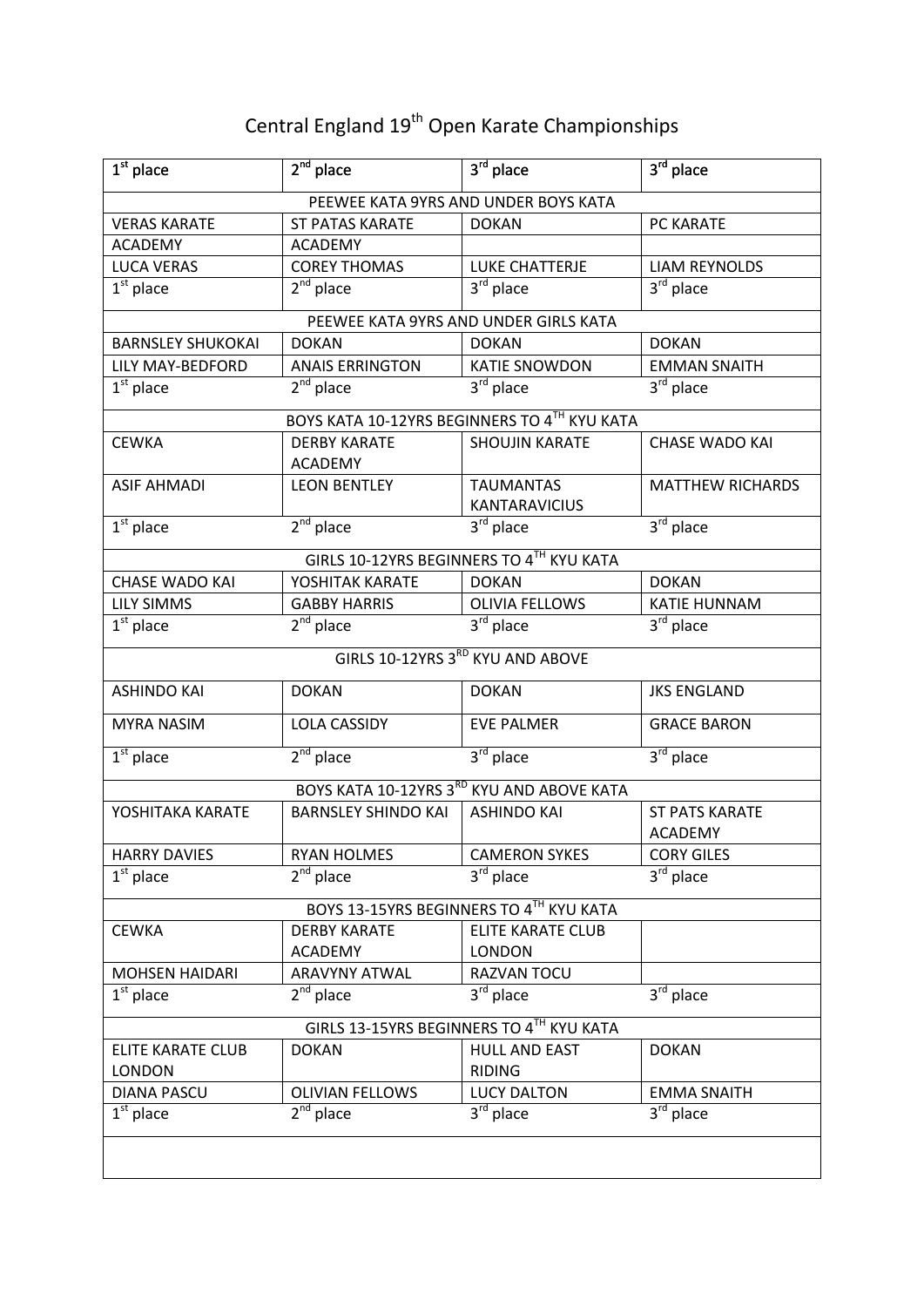| BOYS 13-15YRS 3RD KYU AND ABOVE KATA |                            |                                                        |                         |  |
|--------------------------------------|----------------------------|--------------------------------------------------------|-------------------------|--|
| MEASHAM SHINDO KAI                   | <b>SHOUJIN KARATE</b>      | <b>CHKA</b>                                            | <b>JKS ENGLAND</b>      |  |
| <b>DYLAN TRAVES</b>                  | <b>DOMANTUS STANKUS</b>    | <b>ADAM PETERS</b>                                     | <b>JAMES KNIPE</b>      |  |
| $1st$ place                          | $2nd$ place                | $3rd$ place                                            | $3rd$ place             |  |
|                                      |                            | GIRLS 13-15YRS 3RD KYU AND ABOVE KATA                  |                         |  |
| <b>BARNSLEY SHINDO KAI</b>           | <b>DOKAN</b>               | <b>ASHINDO KAI</b>                                     | <b>DOKAN</b>            |  |
| <b>LAUREN FRETWELL</b>               | <b>SADIE STONER</b>        | <b>MYRA NASIM</b>                                      | <b>HANNAH NICHOLSON</b> |  |
| $\overline{1^{st}}$ place            | $2nd$ place                | 3rd place                                              | $3rd$ place             |  |
|                                      |                            | MALE ADULT 16YRS AND ABOVE BEGINNERS TO 4TH KYU KATA   |                         |  |
| <b>CHELSEA KARATE</b>                | <b>ST PATS KARATE</b>      | <b>CEWKA</b>                                           | <b>CHASE WADO KAI</b>   |  |
|                                      | <b>ACADEMY</b>             |                                                        |                         |  |
| <b>THARAKAN</b>                      | <b>DANIEL LOVERIDGE</b>    | ROHOLLAH AHMADI                                        | <b>ALAN ROBSON</b>      |  |
| <b>MARIYATHAS</b>                    |                            |                                                        |                         |  |
| $\overline{1}^{\text{st}}$ place     | $2nd$ place                | $3rd$ place                                            | 3rd place               |  |
|                                      |                            | FEMALE ADULT 16YRS AND ABOVE BEGINNERS TO 4TH KYU KATA |                         |  |
| <b>DOKAN</b>                         | <b>BARSNLEY SHINDO KAI</b> | <b>HEI JO SHIN</b>                                     |                         |  |
| <b>EVE WITTAKER</b>                  | <b>KIM ALLSOP</b>          | <b>ANGELA HUNT</b>                                     |                         |  |
| $1st$ place                          | $2^{nd}$ place             | 3rd place                                              | $3rd$ place             |  |
|                                      |                            | MALE 16 YRS AND ABOVE 3RD KYU PLUS KATA                |                         |  |
| SOUTHEND ISHINRYU                    | <b>CHKA</b>                | <b>BSKC</b>                                            | <b>JKS ENGLAND</b>      |  |
| <b>JOHN GARDINER</b>                 | <b>CONNOR HEWITT</b>       | <b>JAMIE LIMBURN</b>                                   | <b>LEWIS BRADBURY</b>   |  |
| $1st$ place                          | $2nd$ place                | 3rd place                                              | 3rd place               |  |
|                                      |                            | FEMALE 16YRS AND ABOVE 3RD KYU PLUS KATA               |                         |  |
| SALE DOJO                            | <b>DOKAN</b>               | <b>JKS ENGLAND</b>                                     | <b>DOKAN</b>            |  |
| <b>KELLY HORSFALL</b>                | <b>HOLLY STONER</b>        | <b>EMMA BARKER</b>                                     | <b>TAMMY PROCTOR</b>    |  |
| $1st$ place                          | $2nd$ place                | 3rd place                                              | 3 <sup>rd</sup> place   |  |
|                                      |                            | MALE OVER 35YRS KATA                                   |                         |  |
| <b>BRECON SENSHI</b>                 | <b>JKS ENGLAND</b>         | <b>ROB TRAVES</b>                                      | SNEYD                   |  |
| <b>MATT STOCKHAM</b>                 | <b>DOUG HUNTER</b>         | MEASHAM SHINDO KAI   SHARIF EBRAHIM                    |                         |  |
| $1st$ place                          | $2nd$ place                | 3rd place                                              | 3rd place               |  |
|                                      |                            | FEMALE OVER 30YRS KATA                                 |                         |  |
| SOUTHEND ISHINRYU                    | SOUTHEND ISHINRYU          | <b>BRECON SENSHI</b>                                   | <b>CHKA</b>             |  |
| <b>TIZIANNA LAWRENCE</b>             | <b>HELEN MARSH</b>         | <b>RHIANNON RODGERS</b>                                | <b>CLAIRE KEMP</b>      |  |
| $1st$ place                          | $2^{nd}$ place             | $3rd$ place                                            | 3 <sup>rd</sup> place   |  |
| PAIRS KATA 9YRS AND UNDER            |                            |                                                        |                         |  |
| <b>VERAS KARATE</b>                  | <b>DOKAN</b>               | <b>ELITE KARATE CLUB</b>                               | <b>ST PATS KARATE</b>   |  |
| <b>ACADEMY</b>                       |                            | <b>LONDON</b>                                          | <b>ACADEMY</b>          |  |
| <b>VERAS</b>                         | <b>DOKAN SNOWDON</b>       | <b>ELITE KARATE</b>                                    | <b>ST PATS</b>          |  |
| $1st$ place                          | $2nd$ place                | $3^{\text{rd}}$ place                                  | $3rd$ place             |  |
| PAIRS KATA 10-15YRS                  |                            |                                                        |                         |  |
| <b>DOKAN</b>                         | <b>DOKAN</b>               | <b>DOKAN</b>                                           | <b>WKC</b>              |  |
| <b>DOKAN BRADBURN</b>                | <b>DOKAN MITCHINSON</b>    | <b>DOKAN PURVIS</b>                                    | <b>WKC</b>              |  |
| $\overline{1}^{\text{st}}$ place     | $2nd$ place                | $3^{\text{rd}}$ place                                  | $3rd$ place             |  |
|                                      |                            |                                                        |                         |  |
|                                      |                            |                                                        |                         |  |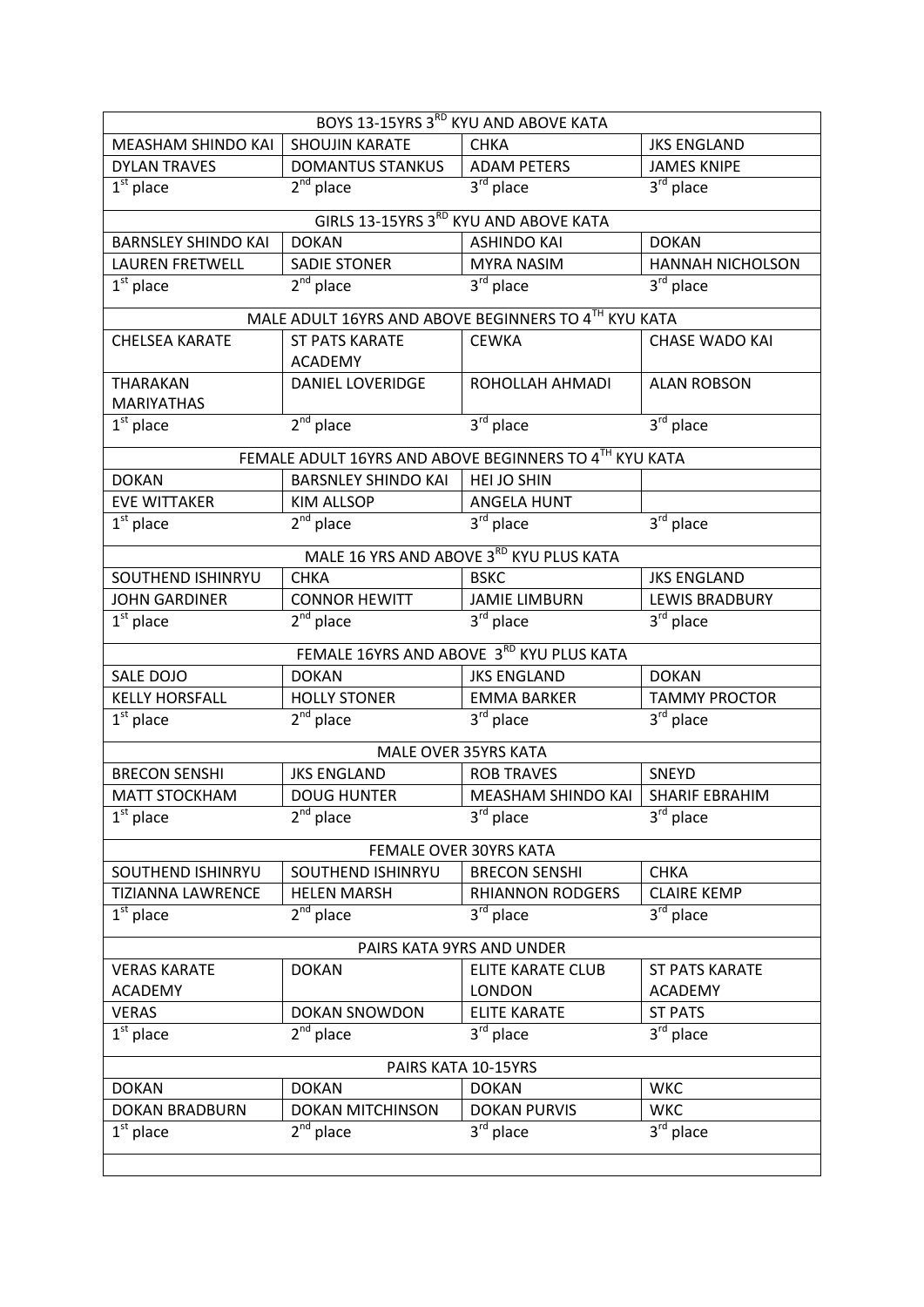| PAIRS KATA 16YRS AND ABOVE                  |                                   |                                           |                                  |  |
|---------------------------------------------|-----------------------------------|-------------------------------------------|----------------------------------|--|
| <b>JKS ENGLAND</b>                          | CHKA/KHALSA                       | <b>DOKAN</b>                              | <b>DOKAN</b>                     |  |
| <b>JKS ENGLAND</b>                          | CHKA/KHALSA                       | <b>DOKAN STONER</b>                       | <b>DOKAN MITCHINSON</b>          |  |
| $1st$ place                                 | $2nd$ place                       | $3rd$ place                               | $3rd$ place                      |  |
|                                             |                                   | <b>TEAM KATA UNDER 15YRS</b>              |                                  |  |
| <b>JKS ENGLAND</b>                          | <b>JKS ENGLAND</b>                | <b>ASHINDO KAI</b>                        | <b>DOKAN</b>                     |  |
| <b>JKS BANNISTER</b>                        | <b>JKS PORTEUS</b>                | <b>ASHINDO KAI</b>                        | <b>DOKAN MITCHINSON</b>          |  |
| $1st$ place                                 | $2nd$ place                       | 3 <sup>rd</sup> place                     | $3rd$ place                      |  |
|                                             |                                   | TEAM KATA 16YRS AND ABOVE                 |                                  |  |
| <b>JKS ENGLAND</b>                          | <b>DOKAN</b>                      | <b>JKS ENGLAND</b>                        | <b>LEICESTER KARATE</b>          |  |
|                                             |                                   |                                           | <b>ASSOCIATION</b>               |  |
| <b>JKS ENGLAND MALE</b>                     | <b>DOKAN HEH</b>                  | <b>JKS ENGLAND FEMALE</b>                 | <b>LEICESTER KARATE</b>          |  |
| $1st$ place                                 | $2nd$ place                       | $3rd$ place                               | $3rd$ place                      |  |
|                                             |                                   | PEEWEE GIRLS 7YRS AND UNDER KUMITE        |                                  |  |
| <b>CEWKA</b>                                | <b>KAIZEN CENTRAL</b>             | <b>SCORPION</b>                           | <b>FSKA LONDON</b>               |  |
| ZAYNAB AHMADI                               | <b>TASHA THOMAS</b>               | <b>KATIA GARSIDE</b>                      | <b>EMILY URBONE</b>              |  |
| $\overline{1}^{\text{st}}$ place            | $2nd$ place                       | 3 <sup>rd</sup> place                     | $3rd$ place                      |  |
|                                             |                                   | PEEWEE BOYS 7YRS AND UNDER                |                                  |  |
| <b>CEWKA</b>                                | <b>VERAS KARATE</b>               | <b>VERAS KARATE</b>                       | <b>BLACK SUN</b>                 |  |
|                                             | <b>ACADEMY</b>                    | <b>ACADEMY</b>                            |                                  |  |
| <b>TAI BOWEN</b>                            | <b>ISAAC GIBSON</b>               | <b>JACK GENTILI WALSH</b>                 | <b>LEWIS BOOTH</b>               |  |
| $\overline{1^{st}}$ place                   | $2nd$ place                       | $3rd$ place                               | 3rd place                        |  |
|                                             |                                   | GIRLS 9YS AND UNDER 4FT 3 AND OVER KUMITE |                                  |  |
| <b>DOKAN</b>                                | <b>DOKAN</b>                      | <b>DOKAN</b>                              | <b>KFA</b>                       |  |
| <b>ANAIS ERRINGTON</b>                      | <b>MADDISON TAYLOR</b>            | <b>KATIE SNOWDON</b>                      | <b>LUCY PARDOE</b>               |  |
| $1st$ place                                 | $2nd$ place                       | $3^{\text{rd}}$ place                     | $3^{\text{rd}}$ place            |  |
|                                             |                                   |                                           |                                  |  |
|                                             |                                   | BOYS 9YS AND UNDER 4FT 3 AND UNDER        |                                  |  |
| <b>VERAS KARATE</b>                         | <b>CEWKA</b>                      | <b>ST PATS KARATE</b>                     | <b>VERAS KARATE</b>              |  |
| <b>ACADEMY</b>                              |                                   | <b>ACADEMY</b>                            | <b>ACADEMY</b>                   |  |
| <b>LUCA VERAS</b>                           | <b>EHSAN HAIDARI</b>              | <b>JAY COLES</b>                          | <b>DANIEL GARDNER</b>            |  |
| $1st$ place                                 | $2nd$ place                       | $3^{\overline{\text{rd}}}$ place          | 3rd place                        |  |
|                                             |                                   |                                           |                                  |  |
| GIRLS 9YRS AND UNDER AND UNDER 4FT 3 KUMITE |                                   |                                           |                                  |  |
| <b>KAIZEN CENTRAL</b>                       | <b>EASTBANK KARATE</b>            | <b>UECHI RYU GB</b>                       | YAMAKAI                          |  |
| <b>CHANTAL THOMAS</b>                       | <b>CLUB</b><br><b>ANVI PANDIT</b> | <b>SUMMER VINCENT</b>                     | IONA MCDONALD                    |  |
| $\overline{1}^{\text{st}}$ place            | $2nd$ place                       | $3rd$ place                               | $3^{\overline{\text{rd}}}$ place |  |
|                                             |                                   |                                           |                                  |  |
| BOYS 9YRS AND UNDER OVER 4FT 3 KUMITE       |                                   |                                           |                                  |  |
| <b>DOKAN</b>                                | <b>MIDLAND KARATE</b>             | <b>VERAS KARATE</b>                       | <b>CHKA</b>                      |  |
|                                             | <b>ASSOCIATION</b>                | <b>ACADEMY</b>                            |                                  |  |
| LUKE CHATTERJE                              | <b>KYLE MCKAY</b>                 | <b>LUCA VERAS</b>                         | <b>CONNOR KEMP</b>               |  |
| $\overline{1}^{\text{st}}$ place            | $2^{nd}$ place                    | 3rd place                                 | $3^{\text{rd}}$ place            |  |
|                                             |                                   |                                           |                                  |  |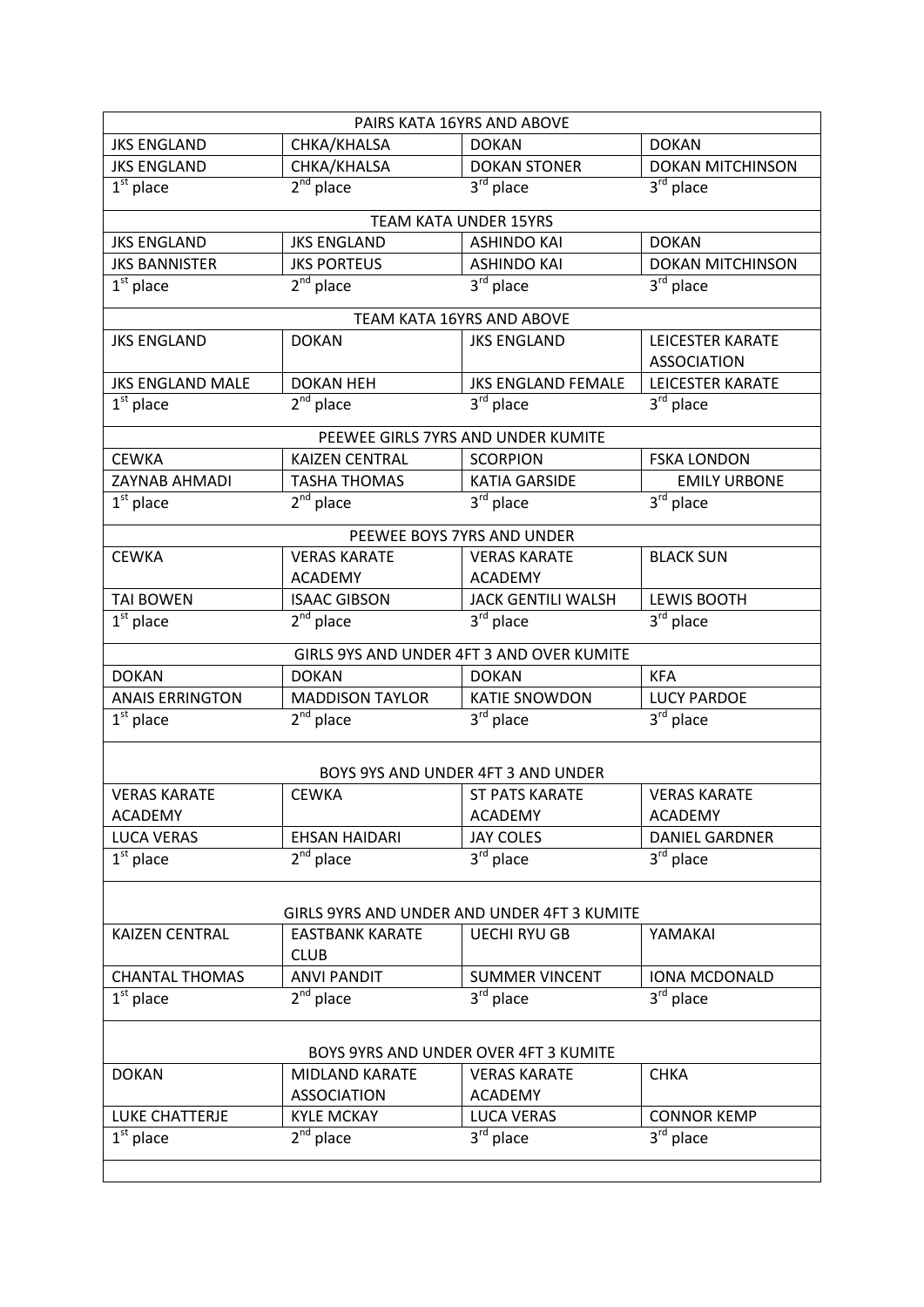| GIRLS 10-12YRS BEGINNERS TO 4TH KYU OVER 4FT 5 KUMITE  |                         |                                                           |                                   |  |
|--------------------------------------------------------|-------------------------|-----------------------------------------------------------|-----------------------------------|--|
| <b>DOKAN</b>                                           | <b>CEWKA</b>            | YAMAKAI                                                   | <b>SCORPION KARATE</b>            |  |
| <b>KATIE HUNNAM</b>                                    | <b>KATIE BURNHAM</b>    | LEH SEMPLE                                                | <b>DELPHINE GARSIDE</b>           |  |
| $1st$ place                                            | $2^{nd}$ place          | $\overline{3^{rd}}$ place                                 | $3^{\overline{\text{rd}}}$ place  |  |
|                                                        |                         | GIRLS 10-12YRS BEGINNERS TO 4TH KYU UNDER 4FT 5 KUMITE    |                                   |  |
| <b>WIKF ENGLAND</b>                                    | <b>DOKAN</b>            | <b>ST PATS KARATE</b>                                     | <b>WIKF ENGLAND</b>               |  |
|                                                        |                         | <b>ACADEMY</b>                                            |                                   |  |
| <b>NYA ENVER</b>                                       | <b>SUMMER PURVIS</b>    | ALEESHA AHMED                                             | LAYLA SAYAH                       |  |
| $1st$ place                                            | $2nd$ place             | 3rd place                                                 | $3rd$ place                       |  |
|                                                        |                         | GIRLS 10-12YRS 3RD KYU PLUS OVER 4FT 5 KUMITE             |                                   |  |
| <b>CHKA</b>                                            | <b>UECHI RYU GB</b>     | <b>UMAA</b>                                               | <b>DOKAN</b>                      |  |
| <b>TARRIE BREMNER</b>                                  | <b>CHARLOTTE THOMAS</b> | <b>MADDIE HARDING</b>                                     | <b>LOLA CASSIDY</b>               |  |
| $1st$ place                                            | $2nd$ place             | $3rd$ place                                               | $3^{\text{rd}}$ place             |  |
|                                                        |                         | BOYS 10-12YRS 3RD KYU PLUS 4FT 8 AND UNDER KUMITE         |                                   |  |
| PC KARATE                                              | <b>WSKO</b>             | <b>WIKF ENGLAND</b>                                       | <b>ST PATS KARATE</b>             |  |
|                                                        |                         |                                                           | <b>ACADEMY</b>                    |  |
| <b>WILLIAM SMITH</b>                                   | <b>BEN THOMAS</b>       | LUKE WALSH                                                | <b>CORY GILES</b>                 |  |
|                                                        |                         | BOYS 10-12YRS 3RD KYU PLUS OVER 4FT 8                     |                                   |  |
| YOSHITAKA KARATE                                       | <b>JKS ENGLAND</b>      | <b>JKS ENGLAND</b>                                        | <b>MEADOW BANK</b>                |  |
| <b>HARRY DAVIES</b>                                    | <b>JOE HIRD</b>         | <b>SEB MITCHELL</b>                                       | <b>JACOB SMART</b>                |  |
| $1st$ place                                            | $2^{nd}$ place          | $3rd$ place                                               | $3rd$ place                       |  |
|                                                        |                         | BOYS 10-12YRS BEGINNERS TO 4TH KYU 4FT 8 AND UNDER KUMITE |                                   |  |
| <b>SHOUJIN KARATE</b>                                  |                         | <b>CHASE WADO KAI</b>                                     | <b>TOSHI KARATE CLUB</b>          |  |
| <b>ARMINAS JURAS</b>                                   | <b>LUCA SAYER</b>       | <b>MATTHEW RICHARDS</b>                                   | <b>ADRIAN FLORIN</b><br>COJOCARIU |  |
| $\overline{1^{st}}$ place                              | $2nd$ place             | 3rd place                                                 | $\overline{3}^{\text{rd}}$ place  |  |
|                                                        |                         |                                                           |                                   |  |
|                                                        |                         | BOYS 10-12 YRS BEGINNERS TO 4TH KYU OVER 4FT 8 KUMITE     |                                   |  |
| YAMAKAI                                                | <b>DERBY KARATE</b>     | <b>HALIFAX SPORT</b>                                      | YAMAKAI                           |  |
|                                                        | <b>ACADEMY</b>          | <b>KARATE</b>                                             |                                   |  |
| <b>LIAM CARLIN</b>                                     | <b>LEON BENTLEY</b>     | <b>KAI LONGDEN</b>                                        | REECE CAMERON                     |  |
| $1st$ place                                            | $2^{nd}$ place          | 3 <sup>rd</sup> place                                     | $3rd$ place                       |  |
|                                                        |                         |                                                           |                                   |  |
| GIRLS 13-15YRS BEGINNERS TO 4TH KYU OPEN WEIGHT KUMITE |                         |                                                           |                                   |  |
| <b>CEWKA</b>                                           | <b>HALIFAX SPORT</b>    | ELITE KARATE CLUB                                         | <b>KAISO KARATE</b>               |  |
|                                                        | <b>KARATE</b>           | <b>LONDON</b>                                             |                                   |  |
| <b>BETHANY JACKSON</b>                                 | <b>GEORGIA MITCHELL</b> | <b>DIANA PASCU</b>                                        | <b>JADE GRIFFITHS</b>             |  |
| $1st$ place                                            | $2^{nd}$ place          | 3rd place                                                 | $3rd$ place                       |  |
| GIRLS 13-15YRS 3RD KYU AND ABOVE +54KG KUMITE          |                         |                                                           |                                   |  |
| <b>DOKAN</b>                                           | <b>CEWKA</b>            | <b>KAISHO KARATE</b>                                      | <b>LAUREN SALISBURY</b>           |  |
| <b>ALEX STEADMAN</b>                                   | <b>MEGAN HILL</b>       | LYDIA WOOLATT                                             | <b>CHKA</b>                       |  |
| $\overline{1^{st}}$ place                              | $2nd$ place             | $3^{\overline{rd}}$ place                                 | $3^{\overline{rd}}$ place         |  |
|                                                        |                         |                                                           |                                   |  |
|                                                        |                         |                                                           |                                   |  |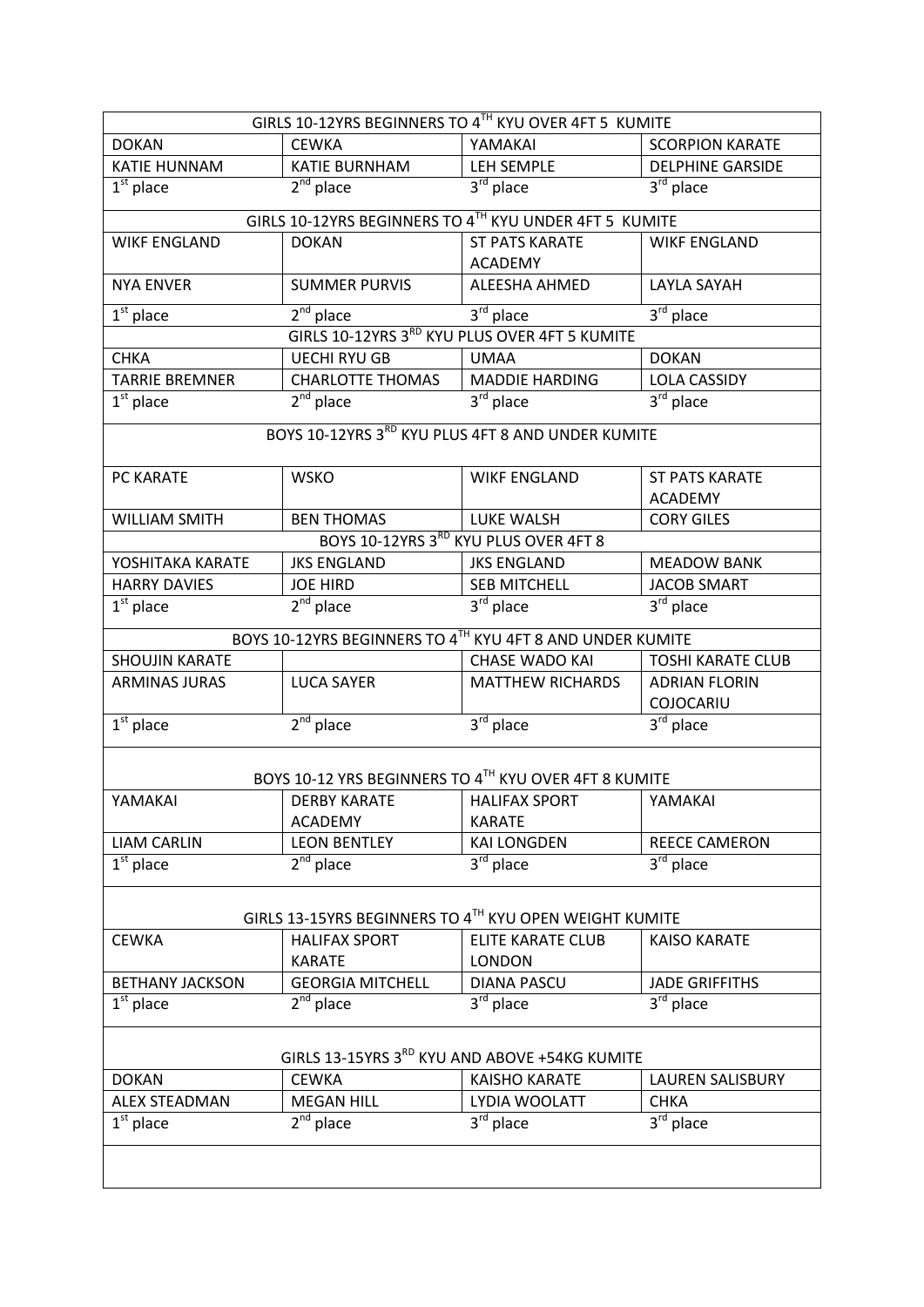| GIRLS 13-15YRS 3RD KYU AND ABOVE -54KG KUMITE                       |                        |                                                      |                                           |  |
|---------------------------------------------------------------------|------------------------|------------------------------------------------------|-------------------------------------------|--|
| <b>CHKA</b>                                                         | <b>CHKA</b>            | <b>JKS ENGLAND</b>                                   | <b>SCORPION</b>                           |  |
| <b>CHLOE SALISBURY</b>                                              | <b>CHLOE LYDON</b>     | <b>AMBER BANNISTER</b>                               | <b>CHYNAH WILLIAMS</b>                    |  |
| $1st$ place                                                         | $2nd$ place            | $3rd$ place                                          | $3rd$ place                               |  |
|                                                                     |                        |                                                      |                                           |  |
|                                                                     |                        | BOYS 13-15YRS BEGINNER TO 4TH KYU OPEN WEIGHT KUMITE |                                           |  |
| <b>CEWKA</b>                                                        | <b>CEWKA</b>           | <b>KUBOTAN KARATE</b>                                | <b>ELITE KARATE CLUB</b><br><b>LONDON</b> |  |
| <b>AMAN SHER</b>                                                    | <b>MOHSEN HAIDARI</b>  | <b>ANDREW COLLINS</b>                                | RAZVAN TOCU                               |  |
| $1st$ place                                                         | $2nd$ place            | $3rd$ place                                          | 3 <sup>rd</sup> place                     |  |
|                                                                     |                        | BOYS 13-15YRS MINUS 63KG KUMITE                      |                                           |  |
| <b>SHOUJIN KARATE</b>                                               | <b>CEWKA</b>           | <b>VERAS KARATE</b><br><b>ACADEMY</b>                | YAMAKAI                                   |  |
| <b>DOMANTUS STANKUS</b>                                             | <b>HARRISON DOOLEY</b> | <b>BEN POMEROY</b>                                   | LOUIS GALASSO                             |  |
| $1st$ place                                                         | $2^{nd}$ place         | $\overline{3}^{\text{rd}}$ place                     | 3 <sup>rd</sup> place                     |  |
|                                                                     |                        | BOYS 13-15YRS PLUS 63KG KUMITE                       |                                           |  |
| <b>VERAS KARATE</b>                                                 | <b>WALSALL KARATE</b>  | <b>JKS ENGLAND</b>                                   | <b>CEWKA</b>                              |  |
| <b>ACADEMY</b>                                                      | <b>DOJO</b>            |                                                      |                                           |  |
| <b>BEN POMEROY</b>                                                  | <b>CARLOS BERGER</b>   | <b>JAMES KNIPE</b>                                   | <b>TARUN NANDRA</b>                       |  |
| $\overline{1^{st}}$ place                                           | $2nd$ place            | $3rd$ place                                          | $3rd$ place                               |  |
|                                                                     |                        |                                                      |                                           |  |
|                                                                     |                        | FEMALE 16-17YRS MINUS 59KG                           |                                           |  |
| <b>EASTBANK KARATE</b><br><b>CLUB</b>                               | <b>UECHI RYU GB</b>    | YAMAKAI                                              | PC KARATE                                 |  |
| <b>KIMBERLEY</b><br><b>JOHNSTONE</b>                                | <b>JORDAN CLARKSON</b> | <b>AMY LUKE</b>                                      | <b>GABRIELLE THOMAS</b>                   |  |
| $1st$ place                                                         | $2nd$ place            | 3rd place                                            | 3rd place                                 |  |
|                                                                     |                        | FEMALE 16-17YRS PLUS 59KG KUMITE                     |                                           |  |
| <b>JKS ENGLAND</b>                                                  | SAKURA KARATE          | <b>CEWKA</b>                                         | <b>JKS ENGLAND</b>                        |  |
| <b>EMELYE O'BRIEN</b>                                               | REBECCA BOAKES         | <b>MEGAN HILL</b>                                    | <b>HANNAH CAIN</b>                        |  |
| $1st$ place                                                         | $2nd$ place            | $3^{\text{rd}}$ place                                | $3^{\text{rd}}$ place                     |  |
|                                                                     |                        | MALE 16-17YRS MINUS 68KG KUMITE                      |                                           |  |
| <b>UECHI RYU GB</b>                                                 | PC KARATE              | <b>CHKA</b>                                          | <b>WIKF ENGLAND</b>                       |  |
| <b>ALEX JONES</b>                                                   | <b>CUBA PARRIS</b>     | <b>CONNOR HEWITT</b>                                 | <b>CHARLIE COULSON</b>                    |  |
| $1st$ place                                                         | $2nd$ place            | $3rd$ place                                          | 3 <sup>rd</sup> place                     |  |
|                                                                     |                        |                                                      |                                           |  |
|                                                                     |                        | MALE 16-17YRS PLUS 68KG KUMITE                       |                                           |  |
| PC KARATE                                                           | <b>CEWKA</b>           | <b>BRANDO JEWELL</b>                                 | <b>JOSHUA GLEADELL</b>                    |  |
| <b>BLEU PARRIS</b>                                                  | <b>LUKE MILLINGTON</b> | <b>TKW</b>                                           | <b>HALIFAX SPORT</b><br><b>KARATE</b>     |  |
| $1st$ place                                                         | $2nd$ place            | $3rd$ place                                          | $3rd$ place                               |  |
| FEMALE 16YRS AND ABOVE BEGINNERS TO 4TH KYU KUMITE                  |                        |                                                      |                                           |  |
| <b>TOSHI KARATE CLUB</b><br>HEI JO SHIN<br><b>BARNSLEY SHUKOKAI</b> |                        |                                                      |                                           |  |
| <b>RUTH THORPE</b>                                                  | <b>ANGELA HUNT</b>     | DELIA ADELINA STOICA                                 |                                           |  |
| $\overline{1}^{\text{st}}$ place                                    | $2nd$ place            | $\overline{3}^{\text{rd}}$ place                     | 3rd place                                 |  |
|                                                                     |                        |                                                      |                                           |  |
|                                                                     |                        |                                                      |                                           |  |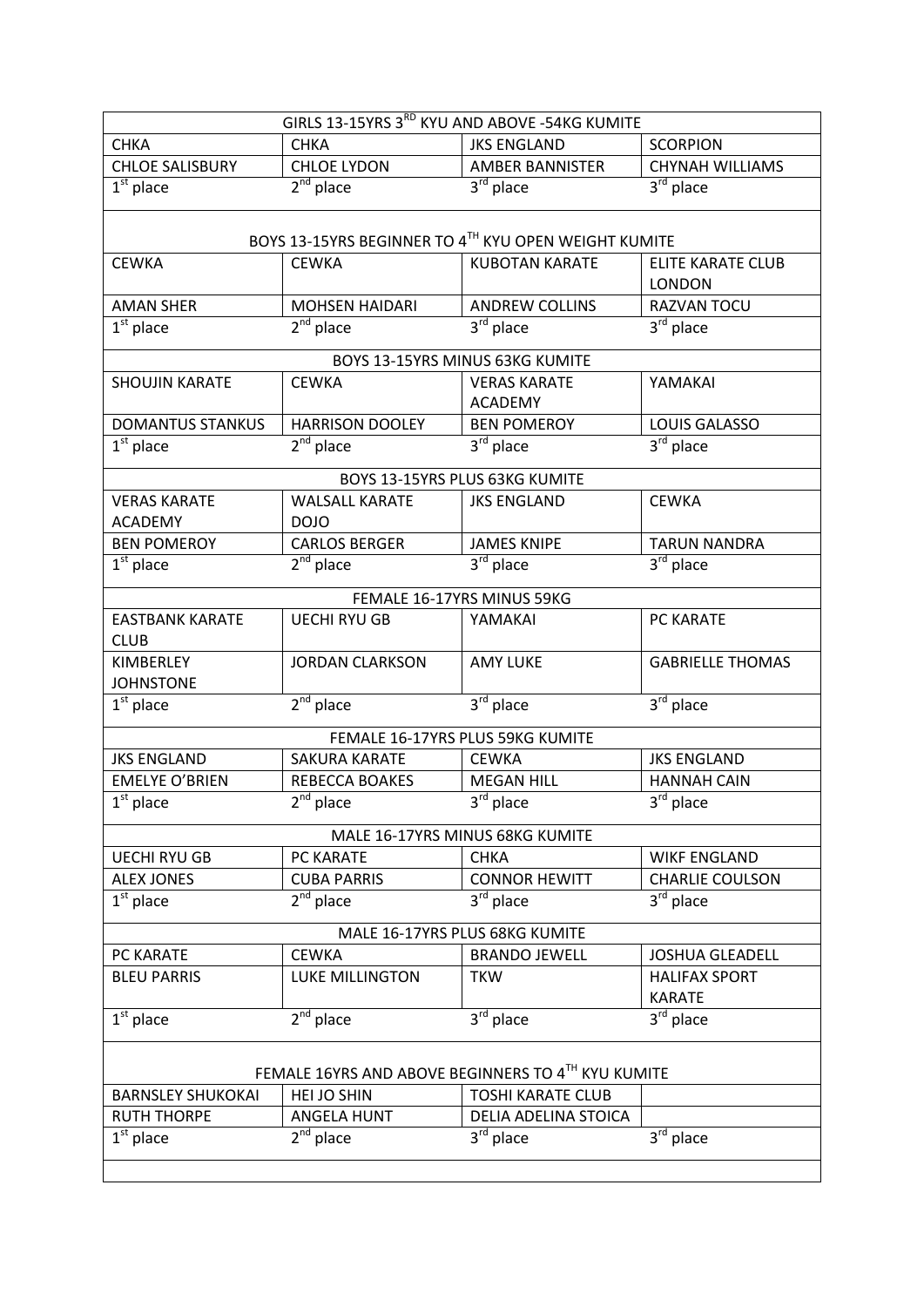| FEMALE 18YRS AND ABOVE MINUS 61KG KUMITE |                           |                                                  |                                  |  |
|------------------------------------------|---------------------------|--------------------------------------------------|----------------------------------|--|
| SEI WEI KAI                              | <b>VERAS KARATE</b>       | <b>AKS</b>                                       | <b>CENTRAL KARATE</b>            |  |
|                                          | <b>ACADEMY</b>            |                                                  | <b>SCHOOLS</b>                   |  |
| <b>MAIRI KERIN</b>                       | <b>JASMINE POMEROY</b>    | <b>RIA ELLIS</b>                                 | <b>ANISHA MISTRY</b>             |  |
| $1st$ place                              | $\overline{2}^{nd}$ place | $3^{\overline{rd}}$ place                        | $\overline{3}^{\text{rd}}$ place |  |
|                                          |                           | FEMALE 18YRS AND ABOVE PLUS 61 KG KUMITE         |                                  |  |
| SALE DOJO                                | <b>SCORPION</b>           | <b>VERAS KARATE</b>                              | MUJISHIN KARATE                  |  |
|                                          |                           | <b>ACADEMY</b>                                   | <b>ASSOCIATION</b>               |  |
| <b>KELLY HORSFALL</b>                    | <b>BECKY HILL</b>         | <b>JASMINE POMEROY</b>                           | <b>KATHRYN MARSHALL</b>          |  |
| $\overline{1^{st}}$ place                | $2nd$ place               | $3rd$ place                                      | 3 <sup>rd</sup> place            |  |
|                                          |                           | MALE 16YRS AND ABOVE BEGINNERS TO 4TH KYU KUMITE |                                  |  |
| <b>CEWKA</b>                             | <b>CHELSEA KARATE</b>     | <b>VERAS KARATE</b>                              | <b>WELSH KARATE</b>              |  |
|                                          |                           | <b>ACADEMY</b>                                   | <b>COLLECTIVE</b>                |  |
| PAVEN CHAHAL                             | <b>THARAKAN</b>           | <b>JONAS LIMA</b>                                | <b>JONAS LIMA</b>                |  |
|                                          | <b>MARIYATHAS</b>         |                                                  |                                  |  |
| $1st$ place                              | $2nd$ place               | $3rd$ place                                      | $3rd$ place                      |  |
|                                          |                           |                                                  |                                  |  |
|                                          |                           | MALE 18 YRS PLUS - 67KG                          |                                  |  |
| <b>CEWKA</b>                             | <b>ALEX HARTS KAIZEN</b>  | <b>NEPAL KARATE</b>                              | <b>JKS ENGLAND</b>               |  |
| <b>CURTIS HARVEY</b>                     | PERRY MAYERS              | <b>SUNIL LAMA</b>                                | <b>JOE BULMER</b>                |  |
| $1ST$ place                              | 2 <sup>nd</sup> Place     | 3rd Place                                        | 3rd Place                        |  |
|                                          |                           | MALE 18YRS PLUS MINUS 75KG KUMITE                |                                  |  |
| RENE SMAAL KARATE                        | <b>WIKF ENGLAND</b>       | <b>JKS ENGLAND</b>                               | <b>KFA</b>                       |  |
| <b>RENE SMAAL</b>                        | <b>JOE KELLAWAY</b>       | RICHARD ZEALAND                                  | <b>ALEX WHYTE</b>                |  |
| $1st$ place                              | $2nd$ place               | 3 <sup>rd</sup> place                            | 3 <sup>rd</sup> place            |  |
|                                          |                           |                                                  |                                  |  |
|                                          |                           | MALE 18YRS AND ABOVE PLUS 75KG KUMITE            |                                  |  |
| <b>UECH RYU GB</b>                       | <b>WIKF ENGLAND</b>       | <b>BRANDON JEWELL</b>                            | ZACH SCOTT                       |  |
| <b>JAMAAL OTTO</b>                       | <b>JOE KELLAWAY</b>       | <b>TKW</b>                                       | <b>NORTH WEST KARATE</b>         |  |
| $\overline{1}^{\text{st}}$ place         | $2nd$ place               | 3 <sup>rd</sup> place                            | 3rd place                        |  |
|                                          |                           |                                                  |                                  |  |
|                                          |                           | FEMALE OVER 30 YRS KUMITE                        |                                  |  |
| <b>CHKA</b>                              | <b>BRECON SENSHI</b>      | SOUTHEND ISHINRYU                                | HEI JO SHIN                      |  |
| <b>CLAIRE KEMP</b>                       | <b>RHIANNON RODGERS</b>   | <b>HELEN MARSH</b>                               | <b>LAURA SILVER</b>              |  |
| $1st$ place                              | $2nd$ place               | 3 <sup>rd</sup> place                            | 3rd place                        |  |
|                                          |                           |                                                  |                                  |  |
| <b>MALE OVER 35YRS KUMITE</b>            |                           |                                                  |                                  |  |
| <b>BRECON SENSHI</b>                     | <b>BRECON SENSHI</b>      | ROTHERAM SPORT                                   | <b>TKW</b>                       |  |
|                                          |                           | <b>KARATE</b>                                    |                                  |  |
| <b>MATT STOCKHAM</b>                     | <b>GERAINT PRICE</b>      | <b>MARTIN NEIGHBOUR</b>                          | <b>MARTIN BRADLEY</b>            |  |
| $1st$ place                              | $2^{nd}$ place            | 3rd place                                        | $3^{\text{rd}}$ place            |  |
| PEEWEE GIRLS 9YRS AND UNDER TEAM KUMITE  |                           |                                                  |                                  |  |
| <b>DOKAN</b>                             | <b>CEWKA</b>              | <b>TOSHI KARATE CLUB</b>                         | <b>WIKF ENGLAND</b>              |  |
| <b>DOKAN ERRINGTON</b>                   | <b>CEWKA</b>              | <b>TOSHI</b>                                     | <b>WIKF</b>                      |  |
| $1st$ place                              | $2nd$ place               | $3rd$ place                                      | $3rd$ place                      |  |
|                                          |                           |                                                  |                                  |  |